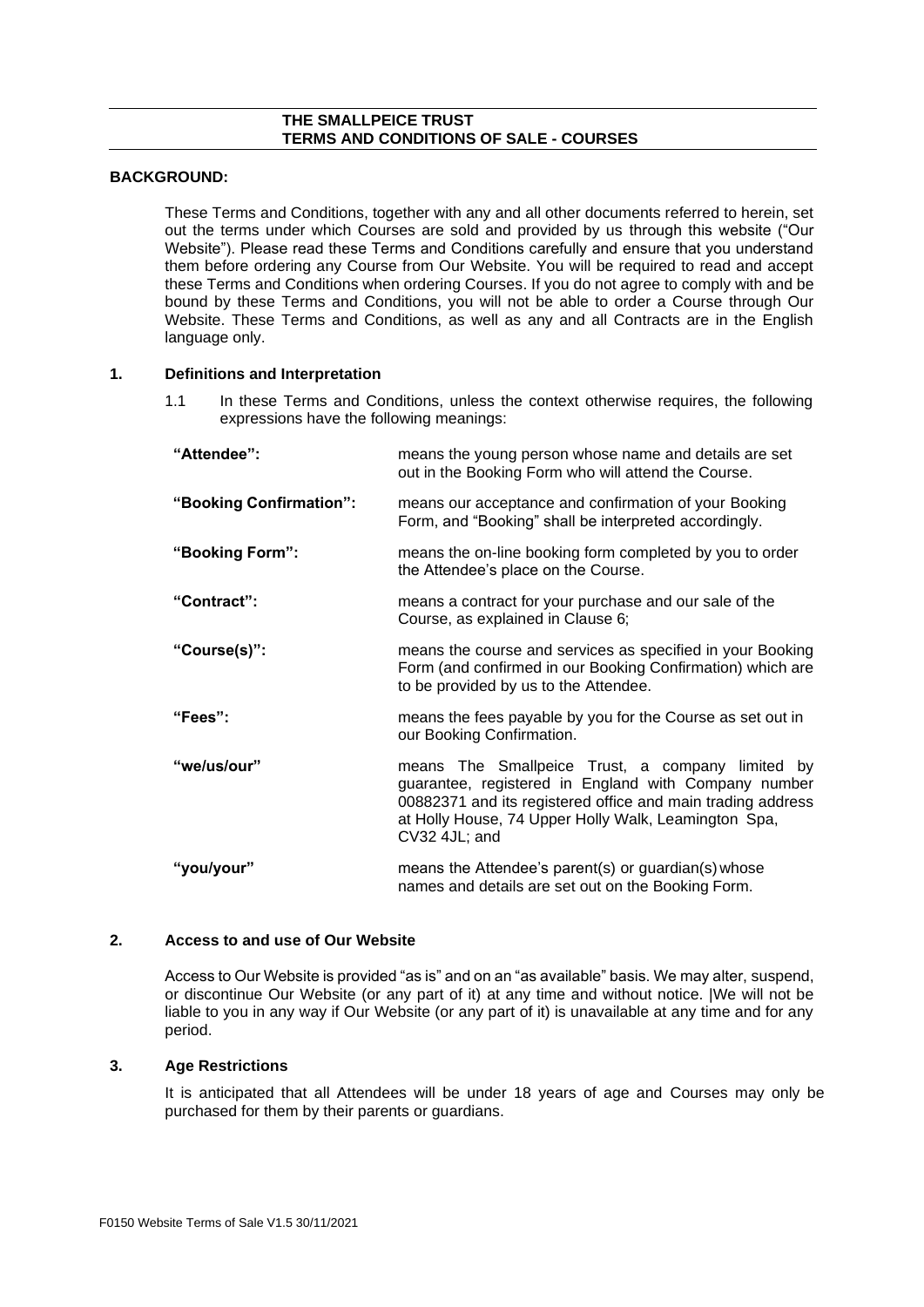## **4. International Customers**

Most of our Courses are available to domestic and international students. Some of our Courses are available to UK customers only and we will require proof of nationality. This will be indicated on the Course details on Our Website or in marketing materials.

## <span id="page-1-1"></span>**5. Courses, Pricing and Availability**

- 5.1 We make all reasonable efforts to ensure that all general descriptions of the Course, on Our Website or otherwise available from us, correspond to the actual Course purchased by you for the Attendee. Please note that the content of the Course may vary depending on various circumstances.
- 5.2 Please note that sub-Clause [5.1](#page-1-1) does not exclude our responsibility for mistakes due to negligence on our part and refers only to variations of the detailed content of the Course.
- 5.3 We neither represent nor warrant that all Courses will be available at times and dates publicised by us on Our Website or in our advertising and cannot necessarily confirm availability until providing you with our Booking Confirmation.
- 5.4 We make all reasonable efforts to ensure that all prices shown on Our Website are correct at the time of going online. We reserve the right to change prices and to add, alter, or remove special offers from time to time and as necessary. Changes in our prices will not affect any Booking Confirmation that has been sent to you.
- 5.5 All prices are checked by us when we process your Booking Form. In the unlikely event that we have shown incorrect pricing information we will contact you in writing before proceeding with your Booking Form to inform you of the mistake and to ask you how you wish to proceed. We will give you the option to purchase the Course at the correct price or to cancel your Booking Form. In these circumstances we will not proceed with processing your Booking Form until you respond to us. If we do not receive a response from you within fifteen (15) working days of our writing to you, we will treat your Booking Form as cancelled and notify you of the same in writing.
- 5.6 In the event that the price of the Course, you have ordered changes between the date of submitting your Booking Form and us sending our Booking Confirmation and taking payment you will be charged the price shown on Our Website at the time of submitting your Booking Form.
- 5.7 All prices on Our Website do not include VAT because we are VAT exempt and VAT will not be charged.

#### <span id="page-1-0"></span>**6. Booking Forms – How Contracts Are Formed**

- 6.1 Before submitting your Booking Form to us you will be given the opportunity to review your Booking Form and amend any errors. Please ensure that you have checked your Booking Form carefully before submitting it.
- 6.2 No part of Our Website constitutes a contractual offer capable of acceptance. Your Booking Form constitutes a contractual offer that we may, at our sole discretion, accept. Our acknowledgement of receipt of your Booking Form does not mean that we have accepted it. Our acceptance is indicated by us sending you a Booking Confirmation by letter. Only once we have sent you a Booking Confirmation will there be a legally binding contract between us and you (the "Contract").
- 6.3 Booking Confirmations shall contain the following information:
	- 6.3.1 Confirmation of the Course ordered;
	- 6.3.2 The Fees payable for the Course ordered including, where appropriate, taxes and other additional charges; and
	- 6.3.3 The name of and other information set out on the Booking Form relating to the Attendee.
- 6.4 If we, for any reason, do not accept or cannot fulfil your Booking Form, we will notify you as soon as reasonably possible and no payment shall be taken from you under normal circumstances. If we have taken payment any such sums will be refunded to you as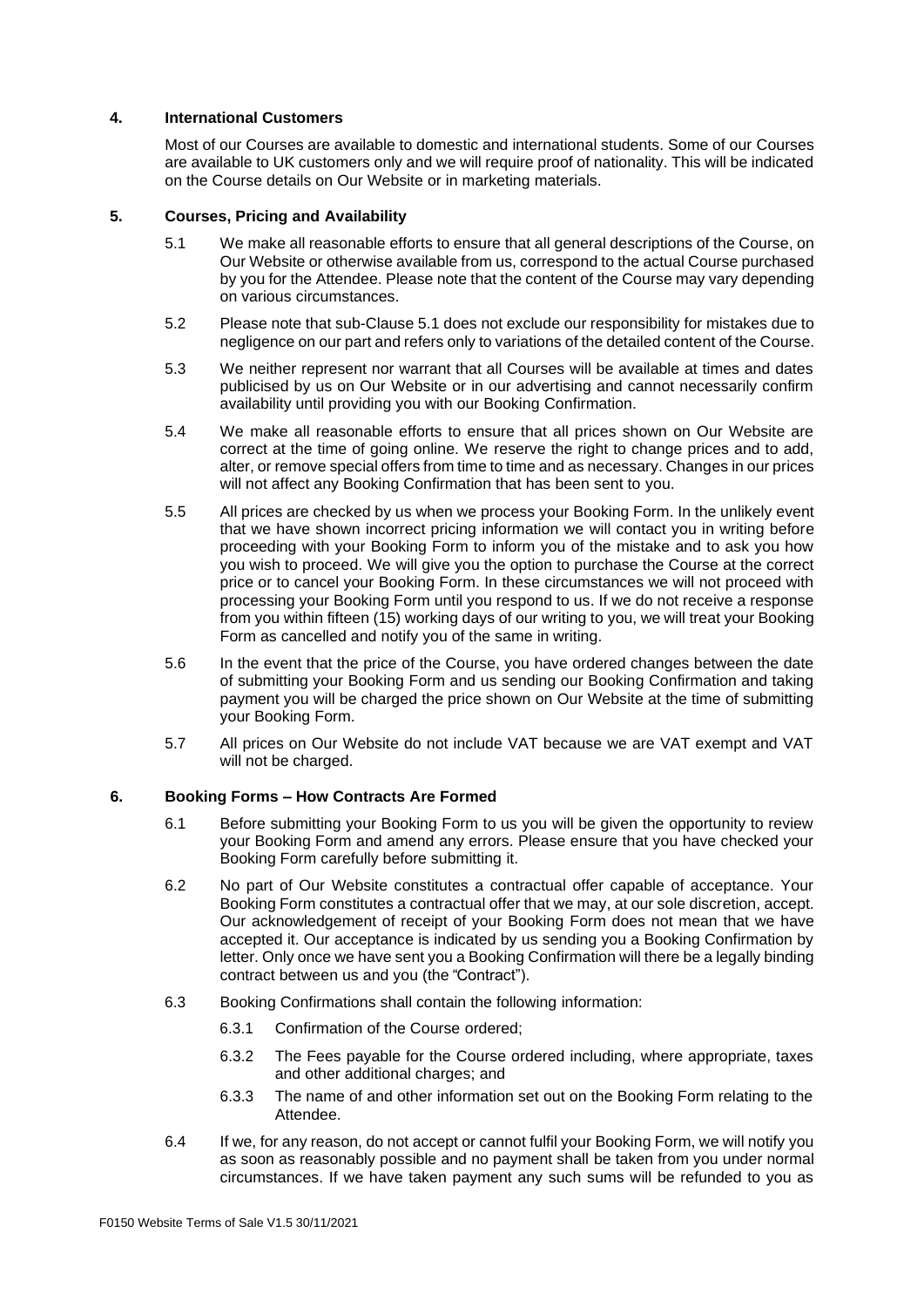soon as possible but no later than fifteen (15) working days from the date of our notification to you.

- 6.5 If you change your mind, you may contact us to notify us that you wish to cancel your Booking or the Contract subject to these Terms and Conditions. For details of your cancellation rights, please refer to Clauses [10,](#page-4-0) 11 and [0.](#page-4-1)
- <span id="page-2-0"></span>6.6 We may cancel your Booking at any time before we begin the Course in the following circumstances:
	- 6.6.1 The required personnel and/or required premises or materials necessary for the provision of the Course are not available; or
	- 6.6.2 An event outside of our control continues for more than fifteen (15) working days (please refer to Clause [0](#page-5-0) for events outside of our control).
- 6.7 If we cancel your Booking under sub-Clause [6.6](#page-2-0) and we have taken payment from you in respect of that Course, any such sums will be refunded to you as soon as possible and in any event within fifteen (15) working days from the date of our cancellation. If we cancel your Booking, you will be informed by telephone as soon as reasonably practicable, if your contact phone number is on your Booking Form, and the cancellation will be confirmed in writing by email.

### <span id="page-2-2"></span>**7. Payment**

- 7.1 Payment of the Fees for the Course is due within 10 working days of the date of our Booking Confirmation but if your Booking Form is submitted less than one month but more than two weeks before the start of the Course the Fees for the Course will be due within 5 working days of our Booking Confirmation. If your Booking Form is received less than two weeks before the start of the Course the Fees will be due immediately upon your receipt of our Booking Confirmation. The Fees and payment details will be confirmed in the Booking Confirmation. Your chosen payment method will be charged as indicated.
- 7.2 We accept the following methods of payment on Our Website (without any additional fee):
	- 7.2.1 Debit card.
	- 7.2.2 Master card
	- 7.2.3 Visa card
- <span id="page-2-1"></span>7.3 If you do not make any payment to us by the due date as shown on our Booking Confirmation, we may charge you interest on the overdue sum at the rate of 2% per annum above the base lending rate of Lloyds from time to time. Interest will accrue on a daily basis from the due date for payment until the actual date of payment of the overdue sum, whether before or after judgment. You must pay any interest due when paying an overdue sum.
- 7.4 The provisions of sub-Clause [7.3](#page-2-1) will not apply if you have promptly contacted us to dispute an invoice in good faith. No interest will accrue while such a dispute is ongoing. If you wish to pay in instalments, please phone 01926 333 200 to discuss but in any event the final instalment will be required no later than 10 working days before the start of the Course.
- 7.5 Many of our Courses are free of charge as indicated on Our Website or in our marketing materials. If you are completing a Booking Form for a Course which is free of charge, then of course any Clauses in these Terms and Conditions which relate to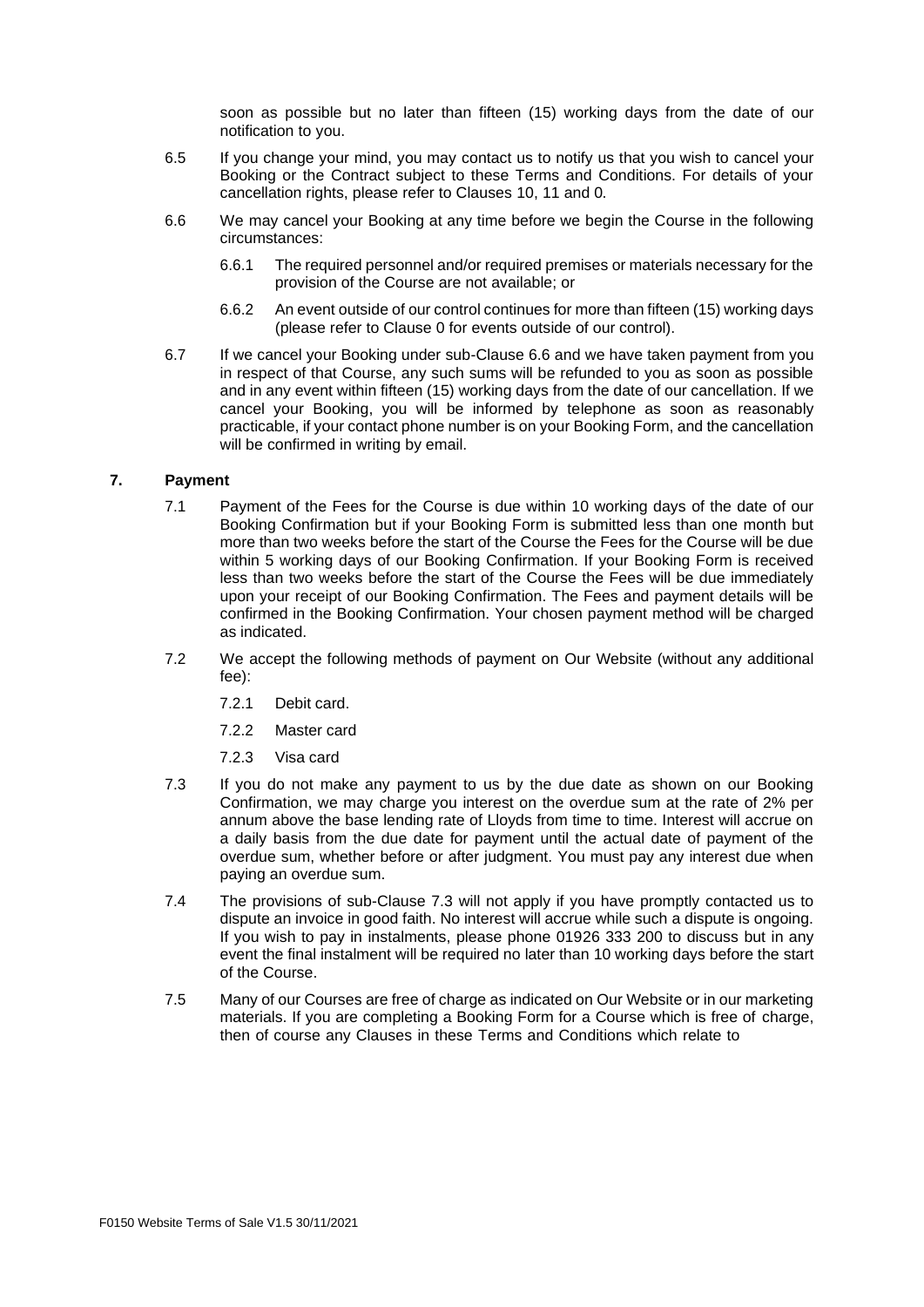payment of Fees or refunds shall not apply but all other Clauses shall remain in full force and effect.

#### **8. Provision of the Course**

- 8.1 As required by law, we will use all reasonable endeavours to run the Course with reasonable skill and care, consistent with best practices and in accordance with any information provided by us about the Course and about us. Please note that if you complete the Booking Form less than 14 calendar days before the start of the Course you may lose your right to cancel within the statutory 14 calendar day cancellation (or "cooling off") period. Please refer to Clause [10](#page-4-0) for your statutory cancellation rights.
- 8.2 We will make every reasonable effort to run the Course on the date(s) set out in the Booking Confirmation. We cannot, however, be held responsible for any delays if an event outside of our control occurs. Please refer to Clause [0](#page-5-0) for events outside of our control.
- <span id="page-3-0"></span>8.3 If we require any information or action from you in order to provide the Course, we will inform you of this as soon as is reasonably possible.
- <span id="page-3-1"></span>8.4 If the information you provide or the action you take under sub-Clause [8.3](#page-3-0) is delayed, incomplete or otherwise incorrect, we will not be responsible for any delay caused as a result. If additional work is required from us to correct or compensate for a mistake made as a result of delayed, incomplete, or otherwise incorrect information or action that you have provided or taken, we may charge you a reasonable additional sum for that work.
- 8.5 In certain circumstances, for example where we encounter a technical problem, we may need to delay, suspend, or otherwise interrupt the Course to resolve the issue. Unless the issue is an emergency that requires immediate action, we will inform you in advance by telephone or email before delaying, suspending, or interrupting the Course.
- 8.6 If you do not pay us the Fees for the Course as required by Clause [7,](#page-2-2) the Attendee will not be able to attend or take part on the Course.

#### **9. Your Consents and Acknowledgements Regarding the Attendee**

- 9.1 By submitting the Booking Form, you give permission for the Attendee to attend the Course and to receiving medication as instructed and any emergency dental, medical or surgical treatment, including anaesthetic or blood transfusion, as considered necessary by the medical professional or authorities attending to the Attendee while on the Course.
- 9.2 You will be responsible for arranging transportation of the Attendee to and from the Course venue.
- 9.3 You understand and acknowledge that the Attendee may have to cross a main road between the residential accommodation and working rooms used for the Course and that it may not be possible to put male and female students attending the Course into separate residential blocks, but at a minimum they will be segregated by a floor.
- 9.4 We operate a zero-tolerance policy in relation to bullying, racist or homophobic behaviour. We also operate a no alcohol, smoking or vaping policy. Attendees must abide by any safety requirements on site. Adherence to these measures is for the safety and wellbeing of the Attendee and other students on the Course. If the Attendee breaks any of these conditions we may dismiss the Attendee from the Course in which case you will be asked to collect the Attendee. We reserve the right to advise the Attendee's head teacher of this action.
- 9.5 You acknowledge that while we and our employees, contractors and agents will take every reasonable care of the Attendee, we cannot be held responsible for any loss, damage or injury caused or suffered by the Attendee arising from attendance at the Course, save where personal injury is caused by our negligence. Please see Clause [14](#page-5-1) for details of 'Our Liability'.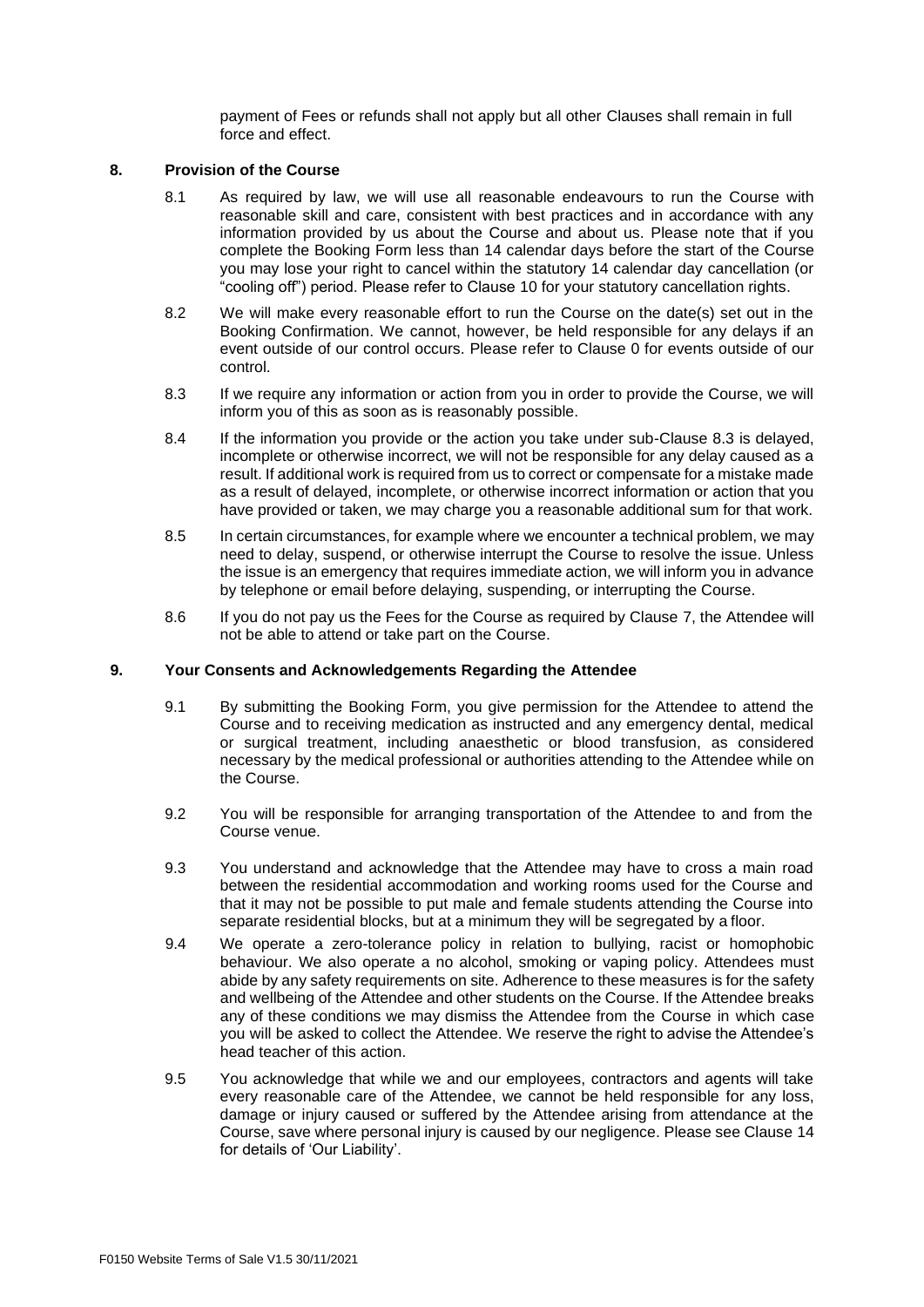### <span id="page-4-2"></span><span id="page-4-0"></span>**10. Your Legal Right to Cancel (Cooling Off Period)**

- 10.1 You have a legal right to a "cooling off" period within which you can cancel the Contract for any reason. This period begins once we have sent you a Booking Confirmation, i.e., when the Contract between you and us is formed. The period ends at the end of 14 calendar days after that date.
- 10.2 If you wish to exercise your right to cancel under Clause [10.1,](#page-4-2) you must inform us of your decision within the cooling off period. Cancellation by email or by post is effective from the date on which you send us your message. Please note that the cooling off period lasts for whole calendar days. If, for example, you send us an email or letter by 23:59 on the final day of the cooling off period, your cancellation will be valid and accepted. If you would prefer to contact us directly to cancel, please use the following details:
	- 10.2.1 Telephone: 01926 333 200
	- 10.2.2 Email: [info@smallpeicetrust.org.uk](mailto:info@smallpeicetrust.org.uk)
	- 10.2.3 Post: FAO Administration Department, The Smallpeice Trust, Holly House, 74 Upper Holly Walk, Leamington Spa, CV32 4JL
- 10.3 We may ask you why you have chosen to cancel and may use any answers you provide to improve our Courses and services in the future, however, please note that you are under no obligation to provide any details if you do not wish to.
- 10.4 At our sole discretion, we may go further than what is legally required, and we may accept a cancellation request at any time after the cooling off period. Such acceptance may be subject to additional terms as we deem reasonable including, but not limited to, retention of the deposit and additional funds being payable to cover the costs we incurred in connection with your Booking and are unable to recover or mitigate.

### **11. Cancellation Policy**

11.1 If you are unable to attend the Course you are requested to let us know as soon as possible. Our cancellation terms are:

11.1.1 up to 2 months before the Course start date - 50% refund of the Course fee;

11.1.2 less than 2 months before the Course start date - no refund.

11.2 We may make exceptions to this policy:

11.2.1 if you test positive for COVID-19 (or a variant) and are legally required to selfisolate when the Course is due to run. We will require sight of a positive test proving you have COVID-19 (or a variant) before any refund is issued; or

11.2.2 in exceptional cases at our sole discretion only.

#### **12. Our Rights to Cancel**

- <span id="page-4-1"></span>12.1 For cancellations before we begin the Course, please refer to sub-Clause [6.6.](#page-2-0)
- 12.2 We may cancel the Course due to an Event outside of our control (as under sub-Claus[e15.2.3\)](#page-5-2), or due to the non-availability of required personnel and/or required materials necessary for the provision of the Course. In such cases we will refund to you all payments made by you in respect of the cancelled Course within fifteen (15) working days of the date we notify you of the cancellation. Refunds will be made using the same payment method you used when ordering the Course.

## <span id="page-4-3"></span>**13. Problems with the Course and your Legal Rights**

- 13.1 We always use reasonable endeavours to ensure that our Courses are trouble-free. If, however, there is a problem with the Course please contact us as soon as is reasonable possible via phone: 01926 333 200 or email: [info@smallpeicetrust.org.uk.](mailto:info@smallpeicetrust.org.uk)
- 13.2 We will use reasonable endeavours to remedy problems with the Course as quickly as is reasonably possible and practical.
- 13.3 We will not charge you for remedying problems under this Clause [13](#page-4-3) where the problems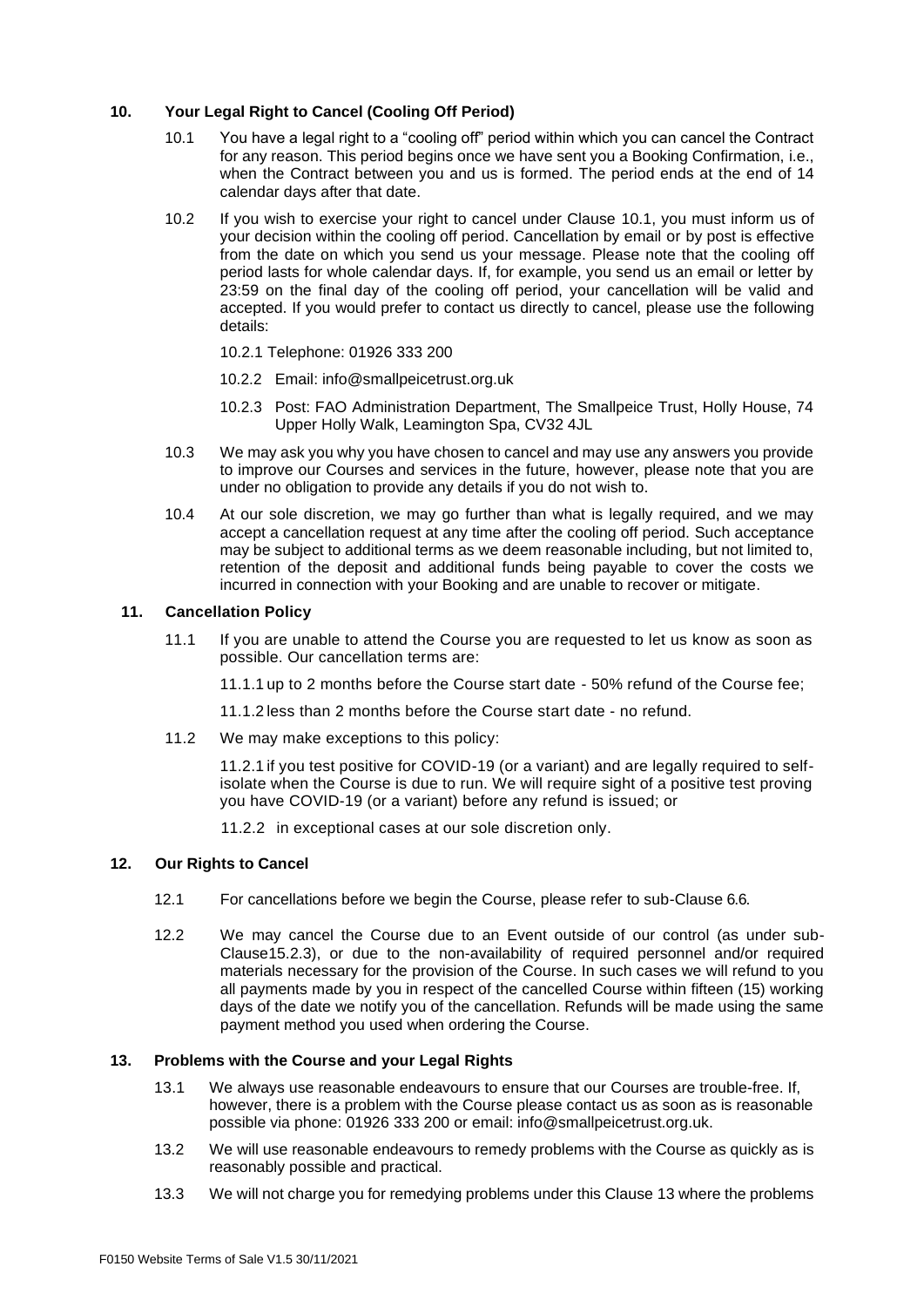have been caused by us or where nobody is at fault. If we determine that a problem has been caused by you or the Attendee, including your provision of incorrect or incomplete information or taking of incorrect action, sub-Clause [8.4](#page-3-1) will apply and we may charge you for the remedial work.

13.4 As a consumer, you have certain legal rights with respect to the purchase of services. For full details of your legal rights and guidance on exercising them, it is recommended that you contact your local Citizens Advice Bureau or Trading Standards Office. If we do not run the Course with reasonable skill and care or in line with the information we have provided about it, you have the right to request repeat performance by attending another course at a reduced cost or free of charge, or, if that is not possible or available within a reasonable time without inconvenience to you or the Attendee, you have the right to a refund of all or part of the Fees. Any such refund will be issued without undue delay (and in any event within fifteen (15) working days starting on the date on which we agree that you are entitled to the refund) and made via the same payment method originally used by you.

### <span id="page-5-1"></span>**14. Our Liability**

- 14.1 We will be responsible for any foreseeable loss or damage that you or the Attendee may suffer as a result of our breach of these Terms and Conditions or as a result of our negligence. Loss or damage is foreseeable if it is an obvious consequence of our breach or negligence or if it contemplated by you and us when the Contract is created. We will not be responsible for any loss or damage that is not foreseeable.
- 14.2 Nothing in these Terms and Conditions seeks to exclude or limit our liability for death or personal injury caused by our negligence (including that of our employees, agents, or sub-contractors), or for fraud or fraudulent misrepresentation.
- 14.3 Nothing in these Terms and Conditions seeks to exclude or limit our liability for failing to perform the Course with reasonable care and skill or in accordance with information provided by us about the Course or about us.
- 14.4 Nothing in these Terms and Conditions seeks to exclude or limit your legal rights as a consumer. For more details of your legal rights, please refer to your local Citizens Advice Bureau or Trading Standards Office.

### <span id="page-5-0"></span>**15. Events Outside of Our Control (Force Majeure)**

- 15.1 We will not be liable for any failure or delay in performing our obligations where that failure or delay arises out of or in connection with any cause that is beyond our reasonable control. Such causes include, but are not limited to: power failure, internet service provider failure, industrial action by third parties, civil unrest, fire, explosion, flood, storms, earthquakes, subsidence, acts of terrorism, acts of war, governmental action or decree, epidemic, pandemic or other natural disaster, or any other event that is beyond our reasonable control.
- 15.2 If any event described under this Clause [0](#page-5-0) occurs that is likely to adversely affect our performance of any of our obligations under these Terms and Conditions:
	- 15.2.1 we will inform you as soon as is reasonably possible.
	- 15.2.2 our obligations under these Terms and Conditions (and therefore the Contract) will be suspended and any time limits that we are bound by will be extended accordingly.
	- 15.2.3 we will inform you when the event outside of our control is over and provide details of any new dates, times, or availability of the Course as necessary.
- <span id="page-5-2"></span>15.3 if the event outside of our control continues for more than twenty-eight (28) calendar days we may cancel the Contract and inform you of the cancellation. Any refunds due to you as a result of that cancellation will be paid to you as soon as is reasonably possible and, in any event, no later than fifteen (15) working days after the date on which we inform you of the cancellation.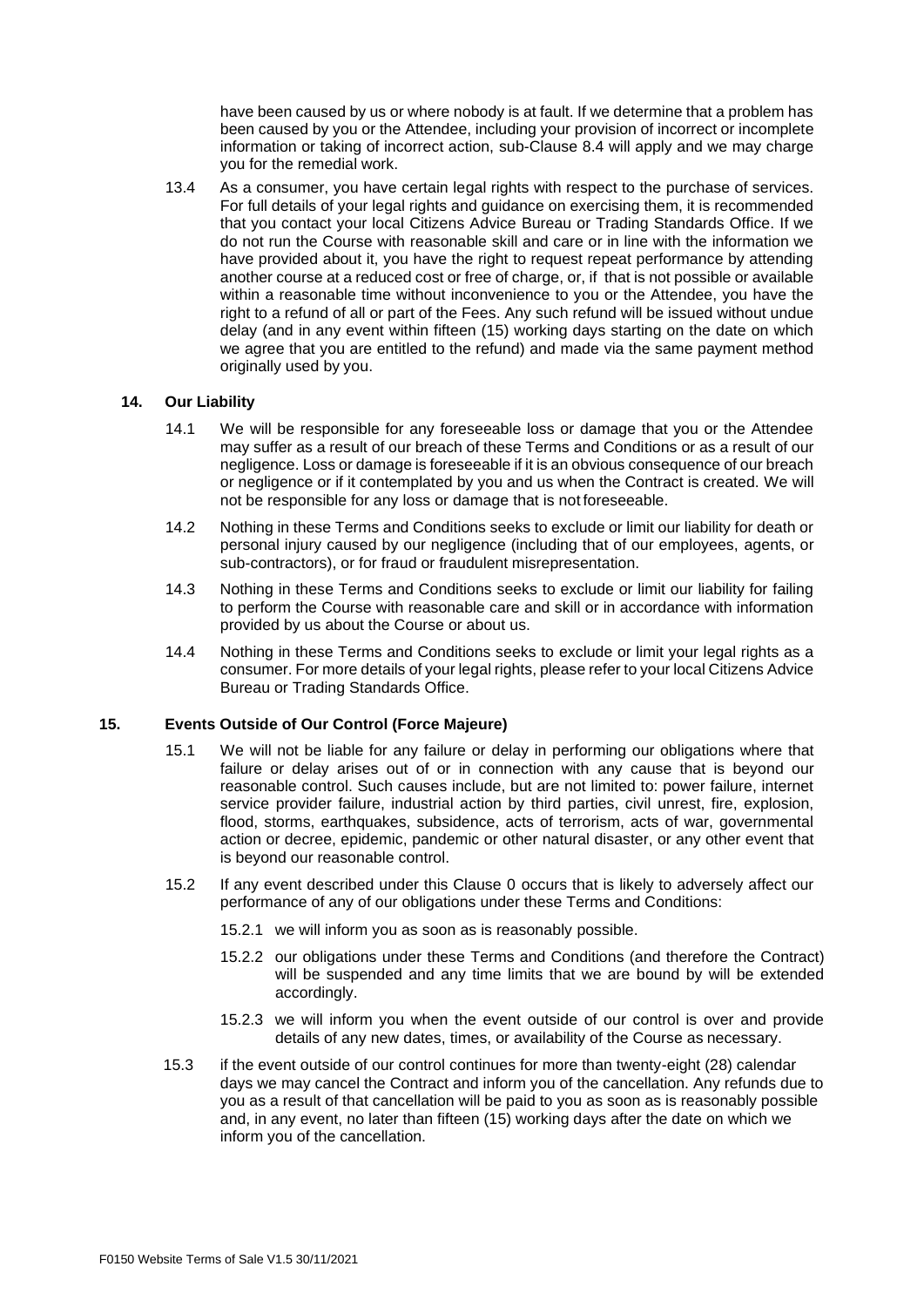### **16. Communication and Contact Details**

- 16.1 If you wish to contact us with general questions or complaints, you may contact us by telephone at 01926 333 200, by email a[t info@smallpeicetrust.org.uk,](mailto:info@smallpeicetrust.org.uk) or by post at FAO Administration Department, The Smallpeice Trust, Holly House, 74 Upper Holly Walk, Leamington Spa, CV32 4JL.
- 16.2 For matters relating to our Courses or your Booking Form, please contact us by telephone at 01926 333 200, by email a[t info@smallpeicetrust.org.uk,](mailto:info@smallpeicetrust.org.uk) or by post at FAO Administration Department, The Smallpeice Trust, Holly House, 74 Upper Holly Walk, Leamington Spa, CV32 4JL.
- 16.3 For matters relating to cancellations, please contact us by telephone on 01926 333 200, by email at [info@smallpeicetrust.org.uk,](mailto:info@smallpeicetrust.org.uk) or by post at FAO Administration Department, The Smallpeice Trust, Holly House, 74 Upper Holly Walk, Leamington Spa, CV32 4JL.

### **17. Complaints and Feedback**

- 17.1 We always welcome feedback from our customers and, whilst we always use all reasonable endeavours to ensure that your experience and that of the Attendee as customers of ours is a positive one, we nevertheless want to hear from you if you or the Attendee have any cause for complaint.
- 17.2 If you wish to complain about any aspect of your dealings with us, please contact us in one of the following ways:
	- 17.2.1 in writing, addressed to The Chief Operating Officer, The Smallpeice Trust, Holly House, 74 Upper Holly Walk, Leamington Spa, CV32 by email, addressed to Head of Operation in the subject line [info@smallpeicetrust.org.uk;](mailto:info@smallpeicetrust.org.uk) or
	- 17.2.2 by contacting us by telephone on 01926 333 200.

## **18. Data Protection**

18.1 We are required by UK data protection laws to provide you with certain information relating to what data we collect and how we use it. This information is contained with our Privacy Policy, which is available on request and on our website at https://www.smallpeicetrust.org.uk. Please take the time to read this policy.

## **19.1 Other Important Terms**

- 19.1 We may transfer (assign) our obligations and rights under these Terms and Conditions (and under the Contract, as applicable) to a third party (this may happen, for example, if we sell our business). If this occurs, you will be informed by us in writing. Your rights under these Terms and Conditions will not be affected and our obligations under these Terms and Conditions will be transferred to the third party who will remain bound by them.
- 19.2 You may not transfer (assign) your obligations and rights, or those of the Attendee, under these Terms and Conditions (and under the Contract, as applicable) without our express written permission.
- 19.3 The Contract is between you and us. Other than the Attendee, the Contract is not intended to benefit any other person or third party in any way and no such person or party will be entitled to enforce any provision of these Terms and Conditions.
- 19.4 If any of the provisions of these Terms and Conditions are found to be unlawful, invalid, or otherwise unenforceable by any court or other authority, that / those provision(s) shall be deemed severed from the remainder of these Terms and Conditions. The remainder of these Terms and Conditions shall be valid and enforceable.